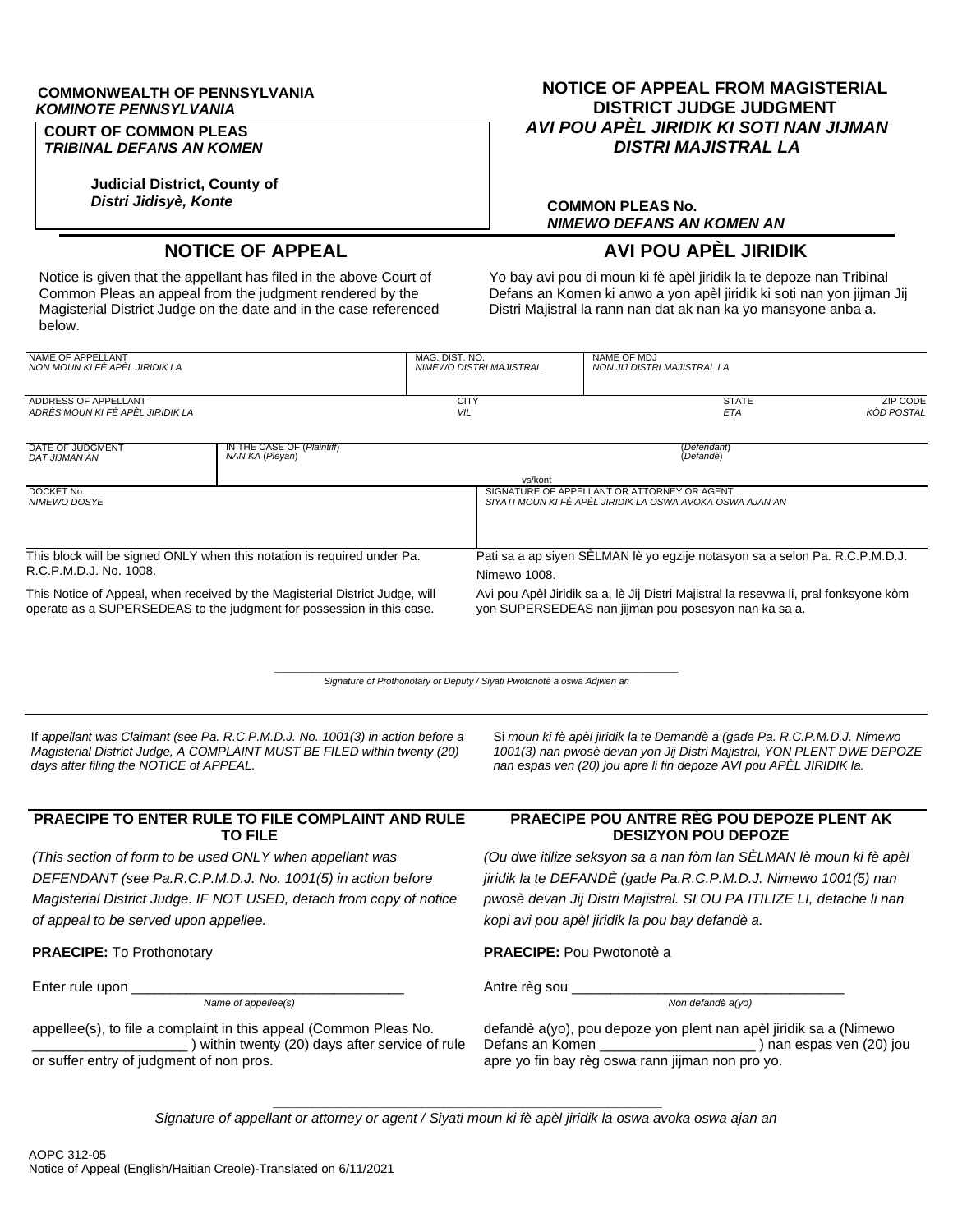|     | <b>RULE:</b> To and the set of the set of the set of the set of the set of the set of the set of the set of the set of the set of the set of the set of the set of the set of the set of the set of the set of the set of the set o<br>Name of appellee(s) | , appellee(s) |     | Non defandè a(yo)                                                                                                                                                                                                                   | defandè a(yo) |
|-----|------------------------------------------------------------------------------------------------------------------------------------------------------------------------------------------------------------------------------------------------------------|---------------|-----|-------------------------------------------------------------------------------------------------------------------------------------------------------------------------------------------------------------------------------------|---------------|
| (1) | You are notified that a rule is hereby entered upon you to file a<br>complaint in this appeal within twenty (20) days after the date of<br>service of this rule upon you by personal service or by certified<br>or registered mail.                        |               | (1) | Nou avèti ou pou di ou yo antre yon règ nan dokiman sa a pou w<br>depoze yon plent nan apèl jiridik sa a nan espas ven (20) jou<br>apre dat yo fin bay règ sa a nan sèvis pèsonèl oswa nan kourye<br>sètifye oswa kourye rekòmande. |               |
| (2) | If you do not file a complaint within this time, a JUDGMENT OF<br>NON PROS MAY BE ENTERED AGAINST YOU.                                                                                                                                                     |               | (2) | Si ou pa depoze yon plent nan espas moman sa a, YO KA<br>RANN yon JIJMAN NON PRO KONT OU.                                                                                                                                           |               |
| (3) | The date of service of this rule if service was by mail is the date<br>of the mailing.                                                                                                                                                                     |               | (3) | Dat yo bay règ sa a si se nan kourye lapòs yo te bay li epi se<br>nan dat kourye a.                                                                                                                                                 |               |
|     | Date: 20                                                                                                                                                                                                                                                   |               |     | Dat: 20                                                                                                                                                                                                                             |               |
|     |                                                                                                                                                                                                                                                            |               |     |                                                                                                                                                                                                                                     |               |

**\_\_\_\_\_\_\_\_\_\_\_\_\_\_\_\_\_\_\_\_\_\_\_\_\_\_\_\_\_\_\_\_\_\_\_\_\_\_\_\_\_\_\_\_\_\_\_\_\_\_** *Signature of Prothonotary or Deputy / Siyati Pwotonotè a oswa Adjwen an*

## **YOU MUST INCLUDE A COPY OF THE NOTICE OF JUDGMENT/TRANSCRIPT FORM WITH THIS NOTICE OF APPEAL.**

The appellee and the magisterial district judge in whose office the judgment was rendered must be served with a copy of this Notice pursuant to Pa.R.C.P.M.D.J. 1005(A).

#### **OU DWE METE YON KOPI FÒM AVI POU JIJMAN/TRANSKRIPSYON AVÈK AVI POU APÈL JIRIDIK SA A.**

Yo dwe bay defandè a ak jij distri majistral yo te rann jijman an nan biwo li a yon kopi Avi sa a selon Pa.R.C.P.M.D.J. 1005(A).